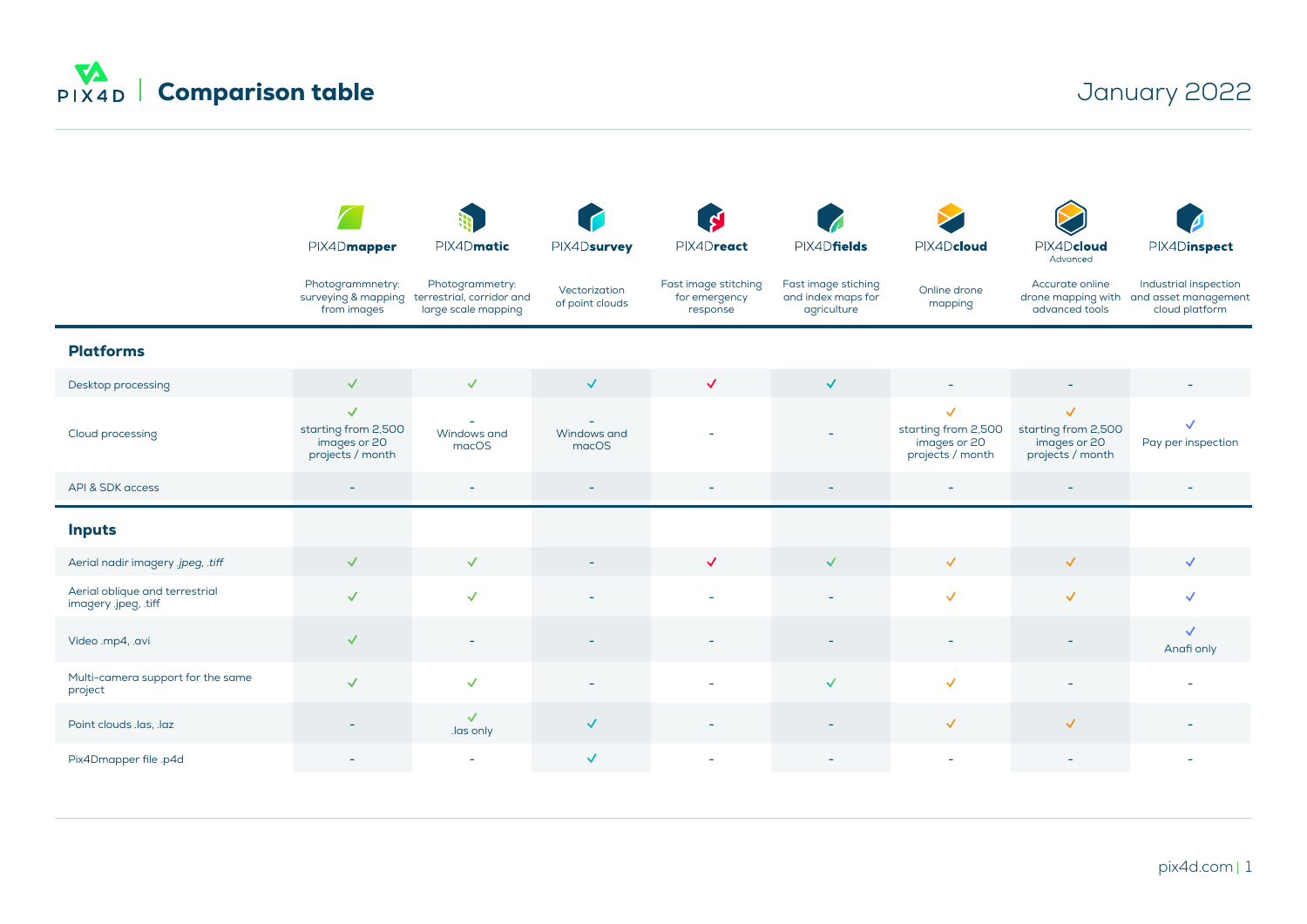| Pix4Dmapper file .tif                                             |                                                        |                |                                     |                          |                                      |                                |                                |                                |
|-------------------------------------------------------------------|--------------------------------------------------------|----------------|-------------------------------------|--------------------------|--------------------------------------|--------------------------------|--------------------------------|--------------------------------|
| Pix4Dmatic file, .p4m                                             |                                                        | $\checkmark$   | $\checkmark$                        | $\overline{\phantom{a}}$ | $\overline{\phantom{a}}$             | $\overline{\phantom{0}}$       |                                |                                |
| DXF file (2D and 3D as objects)                                   | $\blacksquare$                                         | $\overline{a}$ | $\checkmark$                        |                          | $\sim$                               | $\checkmark$                   |                                |                                |
| Geoid support                                                     | $\overline{\phantom{a}}$                               | $\checkmark$   | $\checkmark$                        | ۰                        | ÷,                                   | $\overline{a}$                 | ٠                              |                                |
| <b>Outputs</b>                                                    |                                                        |                |                                     |                          |                                      |                                |                                |                                |
| Orthomosaic .tif (GeoTiff)                                        | $\checkmark$<br>plus .kml                              | $\checkmark$   |                                     | $\checkmark$             | $\checkmark$                         | $\checkmark$                   | $\checkmark$                   | $\checkmark$                   |
| Stitched orthomosaic .tif (GeoTiff)                               | $\overline{\phantom{a}}$                               | L.             | $\sim$                              | $\checkmark$             | $\checkmark$                         | $\checkmark$                   | $\bar{a}$                      |                                |
| DSM/DEM.tif (GeoTiff)                                             | $\checkmark$<br>plus .xyz, .las                        | $\checkmark$   | $\checkmark$<br>plus .xyz, .las     | $\checkmark$             | $\checkmark$                         | $\checkmark$                   | $\checkmark$                   | $\checkmark$                   |
| DTM .tif (GeoTiff)                                                | $\checkmark$                                           |                | $\sim$                              | $\sim$                   | $\overline{\phantom{a}}$             | $\sim$                         | $\checkmark$                   | $\sim$                         |
| 3D point cloud .las                                               | $\checkmark$<br>plus .laz, .ply, .xyz                  | $\checkmark$   | $\checkmark$<br>plus .laz           | ۰                        | $\sim$                               | $\checkmark$                   | $\checkmark$                   | $\checkmark$                   |
| 3D textured mesh .fbx, .obj                                       | $\checkmark$<br>plus .ply, .dxf, .pdf,<br>.osgb, .slpk | $\checkmark$   |                                     |                          | $\overline{\phantom{0}}$             | $\checkmark$                   | $\checkmark$                   | $\checkmark$                   |
| Contour lines .shp, .dxf, .pdf                                    | $\checkmark$                                           |                |                                     | $\checkmark$             | $\overline{a}$                       | $\overline{a}$                 |                                |                                |
| Thermal maps .tif (GeoTiff), .shp                                 | $\checkmark$                                           |                | ۰                                   | ٠                        | $\checkmark$                         | $\overline{a}$                 | $\overline{a}$                 | L.                             |
| Reflectance map *.tif (GeoTiff)                                   | $\checkmark$                                           | $\bar{a}$      |                                     | $\overline{\phantom{a}}$ | $\checkmark$                         | $\checkmark$                   | $\checkmark$                   | $\overline{\phantom{0}}$       |
| Vector output (polyline, polygon, markers)                        | $\checkmark$<br>.dxf, .shp, .dgn, kml                  |                | $\checkmark$<br>.dxf, .shp, GeoJSON | .kml, .geojson, .shp     | $\checkmark$<br>.kml, .geojson, .shp | $\checkmark$<br>.shp, .geojson | $\checkmark$<br>.shp, .geojson | $\checkmark$<br>.shp, .geojson |
| Catenary curves vector output .dxf                                | $\equiv$                                               | $\equiv$       | $\checkmark$                        | $\sim$                   | ÷,                                   | $\sim$                         | $\sim$                         | $\overline{a}$                 |
| Flythrough video .mpeg2, .mpeg4                                   | $\checkmark$                                           |                | ÷,                                  |                          |                                      | $\checkmark$                   | $\checkmark$                   |                                |
| Quality report .pdf                                               | $\checkmark$                                           | $\checkmark$   | $\overline{\phantom{a}}$            | ÷,                       | $\overline{\phantom{0}}$             | $\checkmark$                   | $\checkmark$                   |                                |
| Industry specific report .pdf                                     | $\overline{\phantom{a}}$                               |                | $\overline{\phantom{a}}$            | $\checkmark$             | $\checkmark$                         | ٠                              |                                | $\checkmark$                   |
| TIN surface (LandXML)                                             |                                                        |                | $\checkmark$                        | $\overline{\phantom{a}}$ | ÷,                                   |                                |                                |                                |
| Grid of points (Smart or equidistant) - .las,<br>.laz, .dxf, .shp | ۰                                                      |                | $\checkmark$                        |                          | $\overline{a}$                       |                                |                                |                                |
| CSV export (Statistics: mean and<br>standard deviation)           |                                                        |                |                                     |                          | $\checkmark$                         |                                |                                |                                |